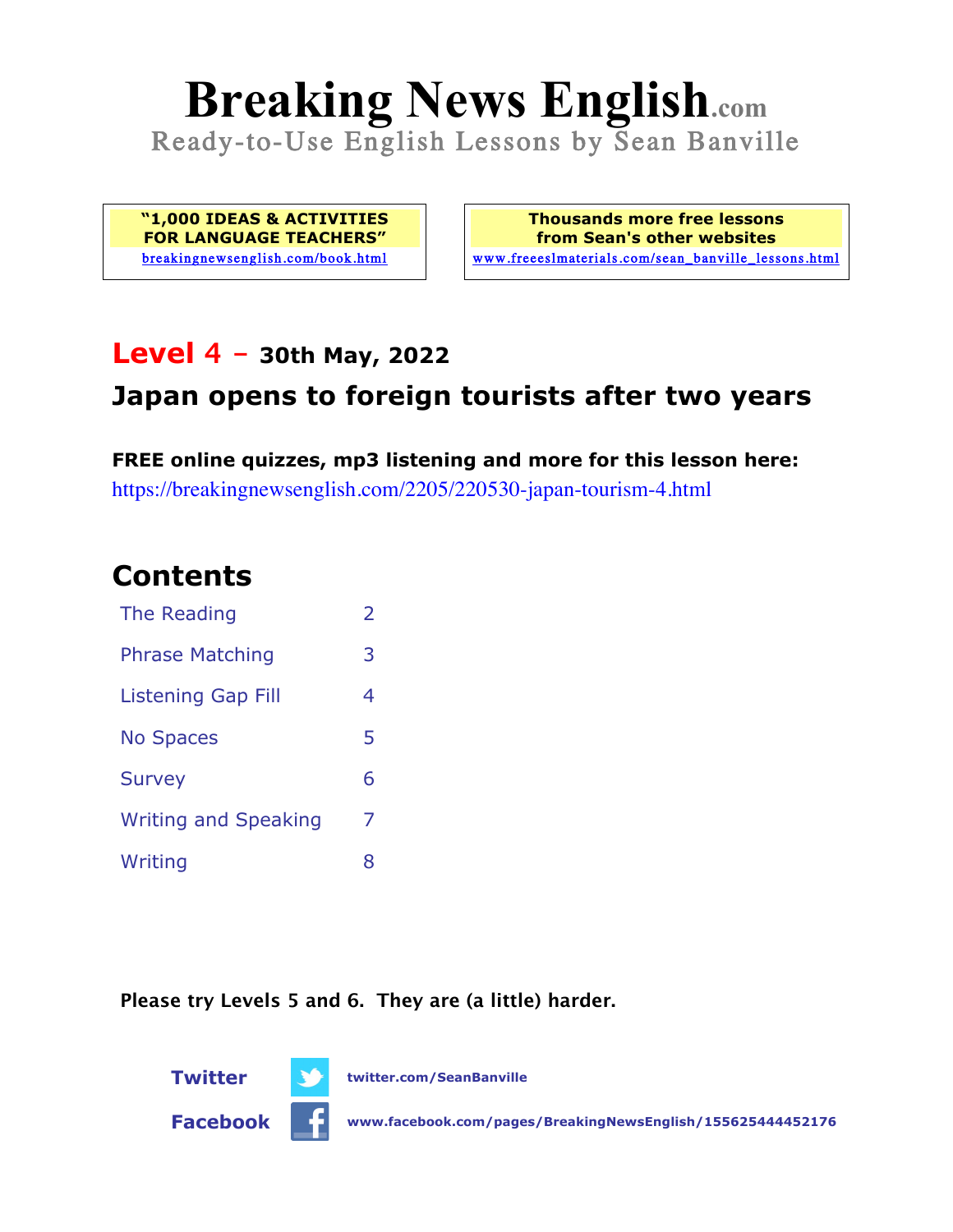### **THE READING**

From https://breakingnewsenglish.com/2205/220530-japan-tourism-4.html

 Japan will reopen to tourists from 98 countries after being closed for two years. The opening will be tightly controlled. Only tour groups will be allowed in. A daily cap of 20,000 arrivals has been set and their movements will be monitored. All visitors have to test negative for Covid. Some will need an additional test and quarantine for three days. Japan has had very strict border controls. This played a part in its relatively low number of coronavirus cases.

 Japan's tourism industry welcomed the news. It has suffered in the past two years. The number of overseas visitors fell by over 99 per cent in 2020. It fell from 32 million in 2019 to just 250,000 in 2021. A Japanese airline hoped the looser border controls would help the economy. Japan's relaxing of its entry restrictions is timely. Last week, the World Economic Forum ranked the country highest on its list of global travel destinations.

Sources: https://english.**kyodonews.net**/news/2022/05/a51ff4ef039b-japan-tops-world-tourism-rankingdespite-covid-restrictions.html https://www.**bbc.com**/news/world-asia-61612599 https://www3.**nhk.or.jp**/nhkworld/en/news/backstories/2004/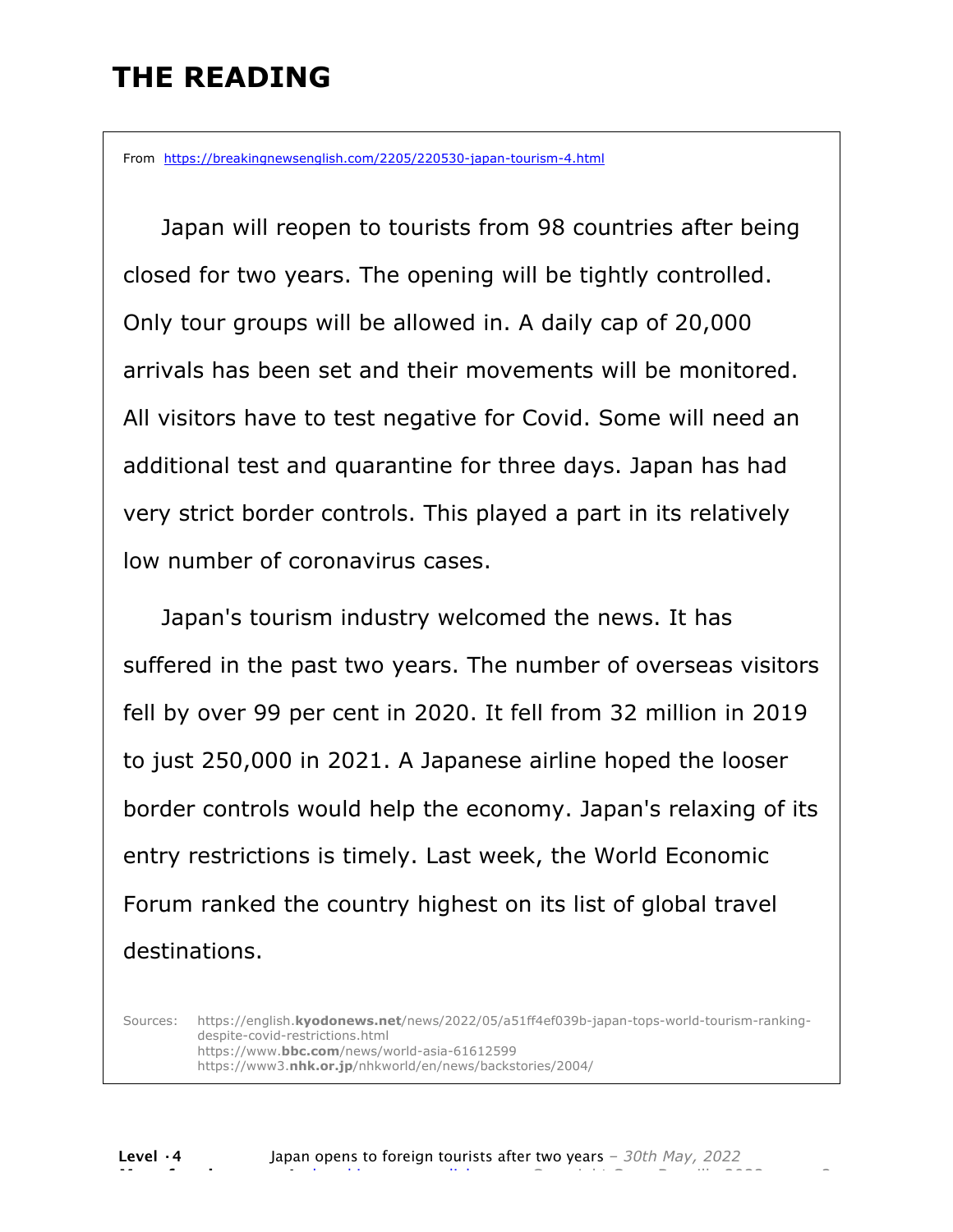# **PHRASE MATCHING**

From https://breakingnewsenglish.com/2205/220530-japan-tourism-4.html

#### **PARAGRAPH ONE:**

| 1. Japan will reopen           |
|--------------------------------|
| 2. after being                 |
| 3. The opening will be tightly |
| 4. Only tour groups will       |
| 5. A daily cap                 |
| 6. their movements             |
| 7. All visitors have to test   |
| 8. relatively low              |

#### **PARAGRAPH TWO:**

| 1. Japan's tourism industry        |    | a. border controls     |
|------------------------------------|----|------------------------|
| 2. It has suffered in the          |    | b. help the econom     |
| 3. The number of overseas visitors |    | c. destinations        |
| 4. It fell from 32 million         |    | d. fell                |
| 5. controls would                  |    | e. restrictions is tin |
| 6. looser                          | f. | past two years         |
| 7. Japan's relaxing of its entry   |    | g. welcomed the ne     |
| 8. its list of global travel       |    | h. from 32 million     |

- a. will be monitored
- b. be allowed in
- c. number
- d. closed for two years
- e. negative
- f. controlled
- g. of 20,000 arrivals
- h. to tourists

- b. help the economy
- nely
- ews
- h. from 32 million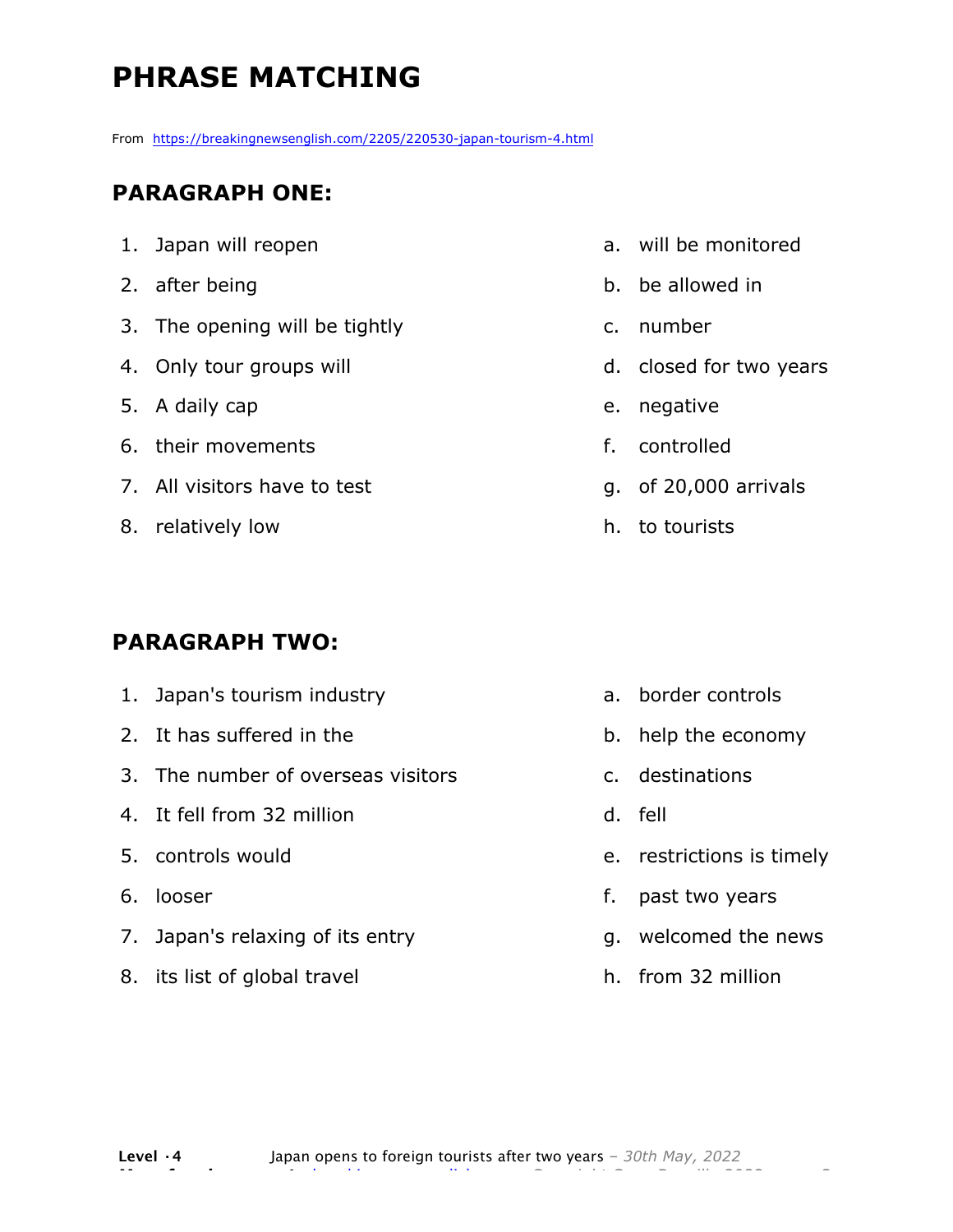### **LISTEN AND FILL IN THE GAPS**

From https://breakingnewsenglish.com/2205/220530-japan-tourism-4.html

Japan (1) Japan (1) Lourists from 98 countries after being closed for two years. The opening will  $(2)$  \_\_\_\_\_\_\_\_\_\_\_\_\_\_\_\_\_\_\_\_\_\_\_\_\_. Only tour groups will be allowed in. A (3) \_\_\_\_\_\_\_\_\_\_\_\_\_\_\_\_\_\_\_ 20,000 arrivals has been set and their movements will be monitored. All visitors have to (4) \_\_\_\_\_\_\_\_\_\_\_\_\_\_\_\_\_\_\_ Covid. Some will need an additional test and (5) \_\_\_\_\_\_\_\_\_\_\_\_\_\_\_\_\_\_\_ days. Japan has had very strict border controls. This played a part in its  $(6)$  \_\_\_\_\_\_\_\_\_\_\_\_\_\_\_\_\_\_\_\_\_\_\_\_\_\_\_\_\_\_ of coronavirus cases. Japan's tourism (7) \_\_\_\_\_\_\_\_\_\_\_\_\_\_\_\_\_\_\_\_\_\_\_\_\_\_\_\_\_\_\_\_ news. It has suffered in the past two years. The (8) \_\_\_\_\_\_\_\_\_\_\_\_\_\_\_\_\_\_\_ visitors fell by over 99 per cent in 2020. It fell from 32 million in 2019 to just 250,000 in 2021. A Japanese airline (9) \_\_\_\_\_\_\_\_\_\_\_\_\_\_\_\_\_\_\_\_\_\_\_\_\_\_\_ border controls would help the economy. Japan's relaxing of (10) \_\_\_\_\_\_\_\_\_\_\_\_\_\_\_\_\_\_\_\_\_\_\_\_\_\_\_\_\_\_\_ is timely. Last week, the World Economic Forum (11) \_\_\_\_\_\_\_\_\_\_\_\_\_\_\_\_\_\_\_ highest on its list of  $(12)$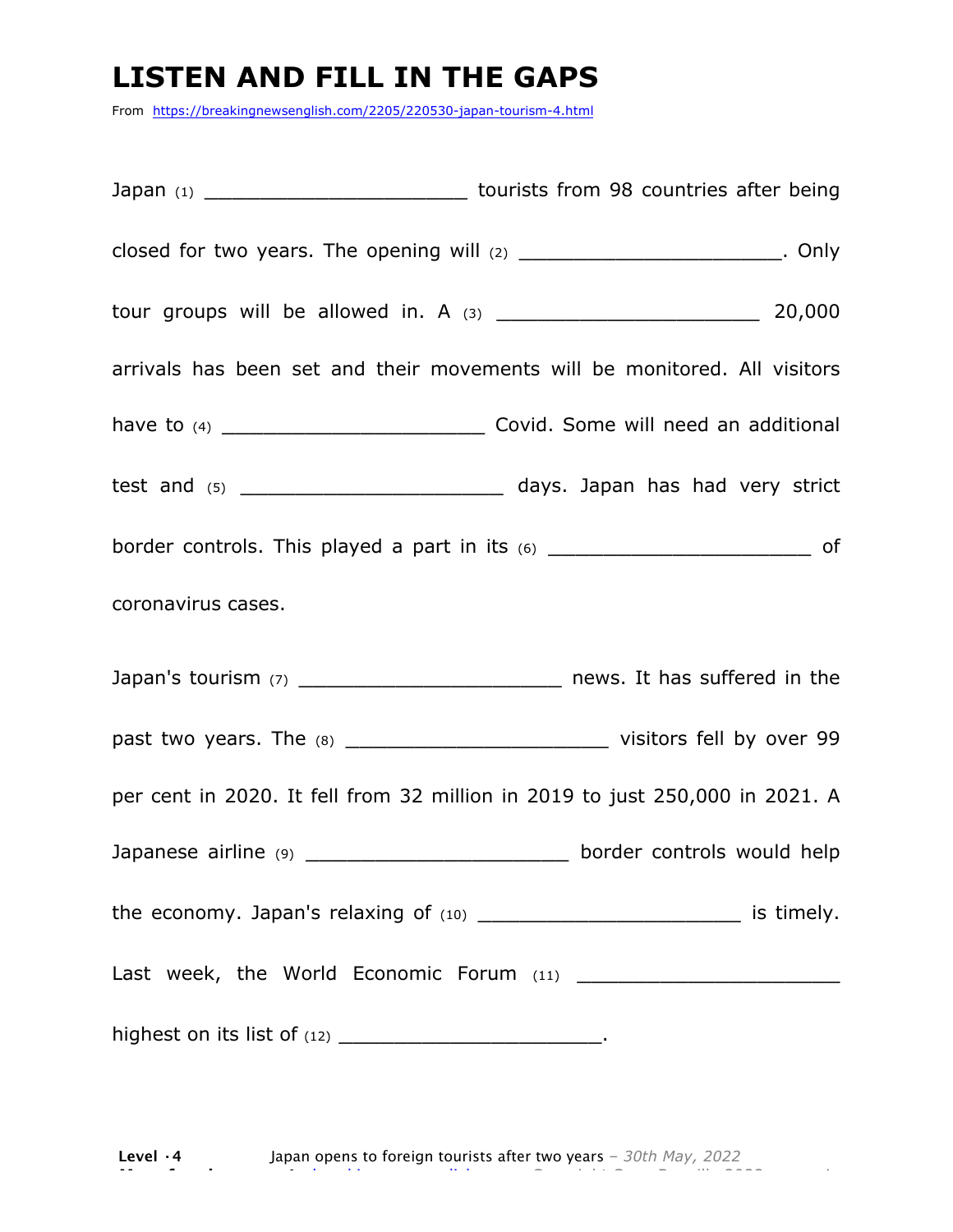# **PUT A SLASH ( / ) WHERE THE SPACES ARE**

From https://breakingnewsenglish.com/2205/220530-japan-tourism-4.html

Japanwillreopentotouristsfrom98countriesafterbeingclosedfortwoy ears.Theopeningwillbetightlycontrolled.Onlytourgroupswillbeallow edin.Adailycapof20,000arrivalshasbeensetandtheirmovementswill bemonitored.AllvisitorshavetotestnegativeforCovid.Somewillneeda nadditionaltestandquarantineforthreedays.Japanhashadverystrictb bordercontrols.Thisplayedapartinitsrelativelylownumberofcorona viruscases.Japan'stourismindustrywelcomedthenews.Ithassuffered inthepasttwoyears.Thenumberofoverseasvisitorsfellbyover99perce ntin2020.Itfellfrom32millionin2019tojust250,000in2021.AJapanes eairlinehopedthelooserbordercontrolswouldhelptheeconomy.Japan 'srelaxingofitsentryrestrictionsistimely.Lastweek,theWorldEconomi cForumrankedthecountryhighestonitslistofglobaltraveldestinations

.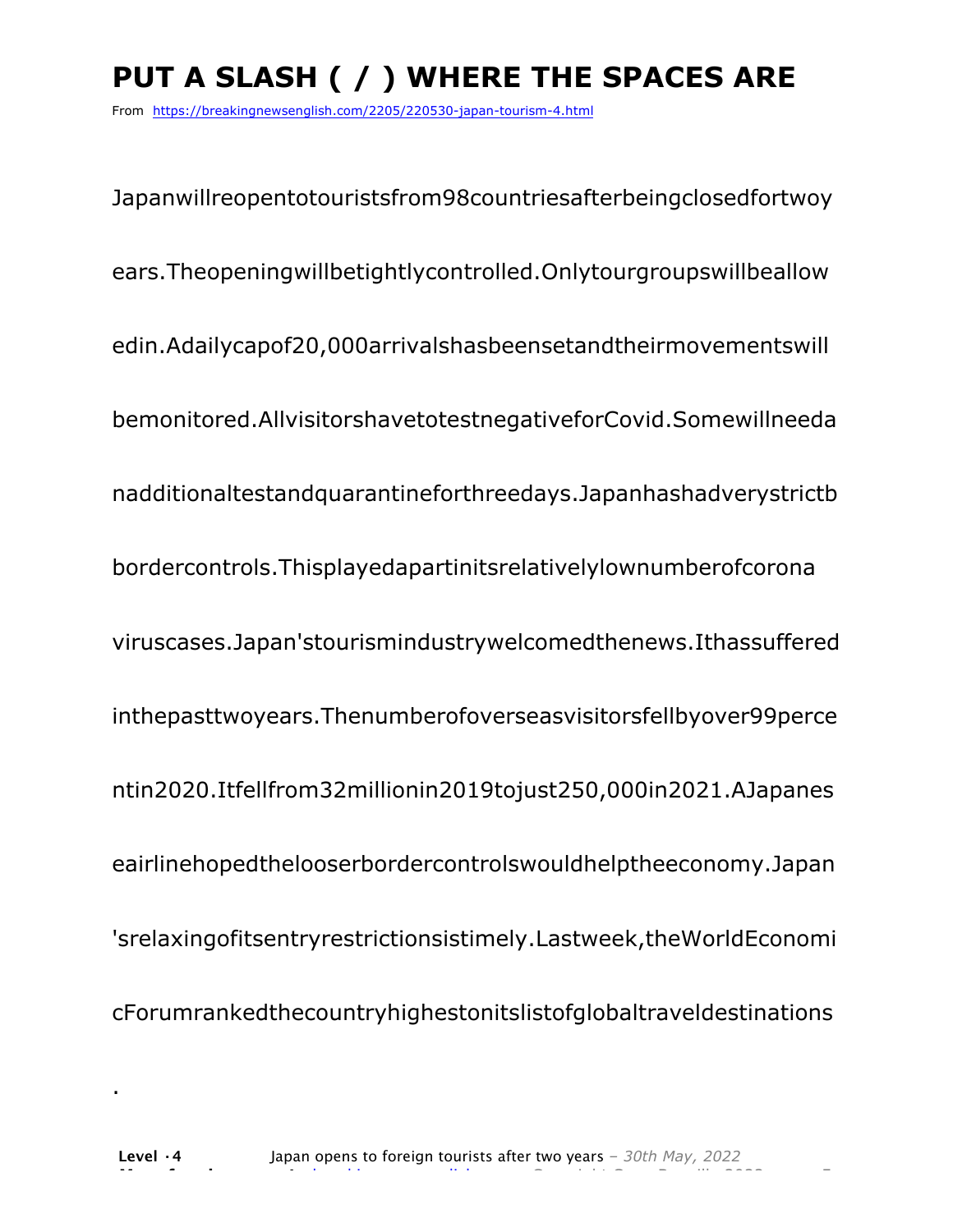## **TOURISM SURVEY**

From https://breakingnewsenglish.com/2205/220530-japan-tourism-4.html

Write five GOOD questions about tourism in the table. Do this in pairs. Each student must write the questions on his / her own paper.

When you have finished, interview other students. Write down their answers.

|      | STUDENT 1 | STUDENT 2 | STUDENT 3 |
|------|-----------|-----------|-----------|
| Q.1. |           |           |           |
| Q.2. |           |           |           |
| Q.3. |           |           |           |
| Q.4. |           |           |           |
| Q.5. |           |           |           |

- Now return to your original partner and share and talk about what you found out. Change partners often.
- Make mini-presentations to other groups on your findings.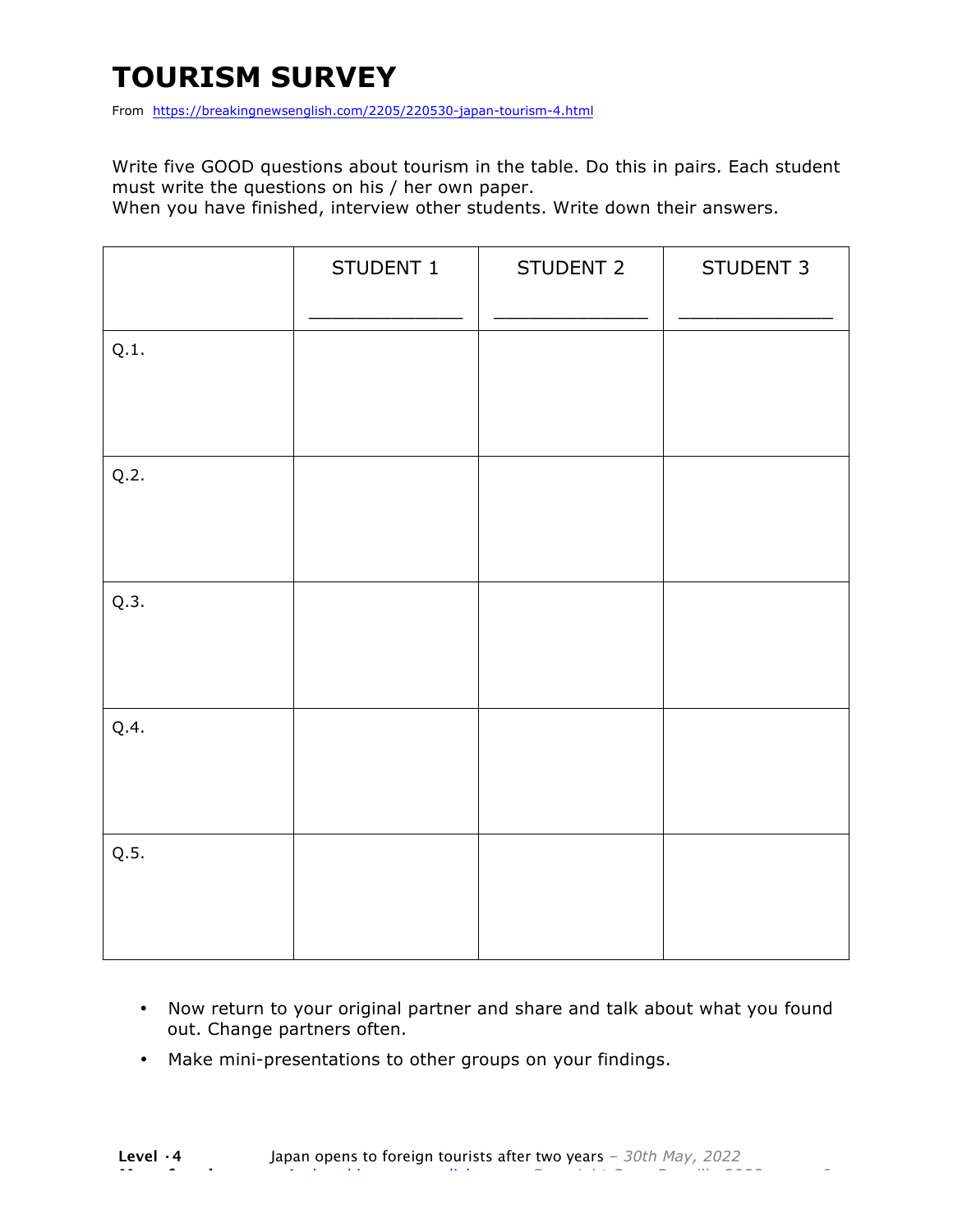### **WRITE QUESTIONS & ASK YOUR PARTNER(S)**

Student A: Do not show these to your speaking partner(s).

| a) |  |  |
|----|--|--|
| b) |  |  |
| c) |  |  |
| d) |  |  |
| e) |  |  |
| f) |  |  |
|    |  |  |

*Japan opens to foreign tourists after two years – 30th May, 2022* More free lessons at breakingnewsenglish.com

### **WRITE QUESTIONS & ASK YOUR PARTNER(S)**

-----------------------------------------------------------------------------

Student B: Do not show these to your speaking partner(s).

| a)            |  |  |
|---------------|--|--|
| b)            |  |  |
| $\mathsf{c})$ |  |  |
| d)            |  |  |
| e)            |  |  |
| f)            |  |  |
|               |  |  |